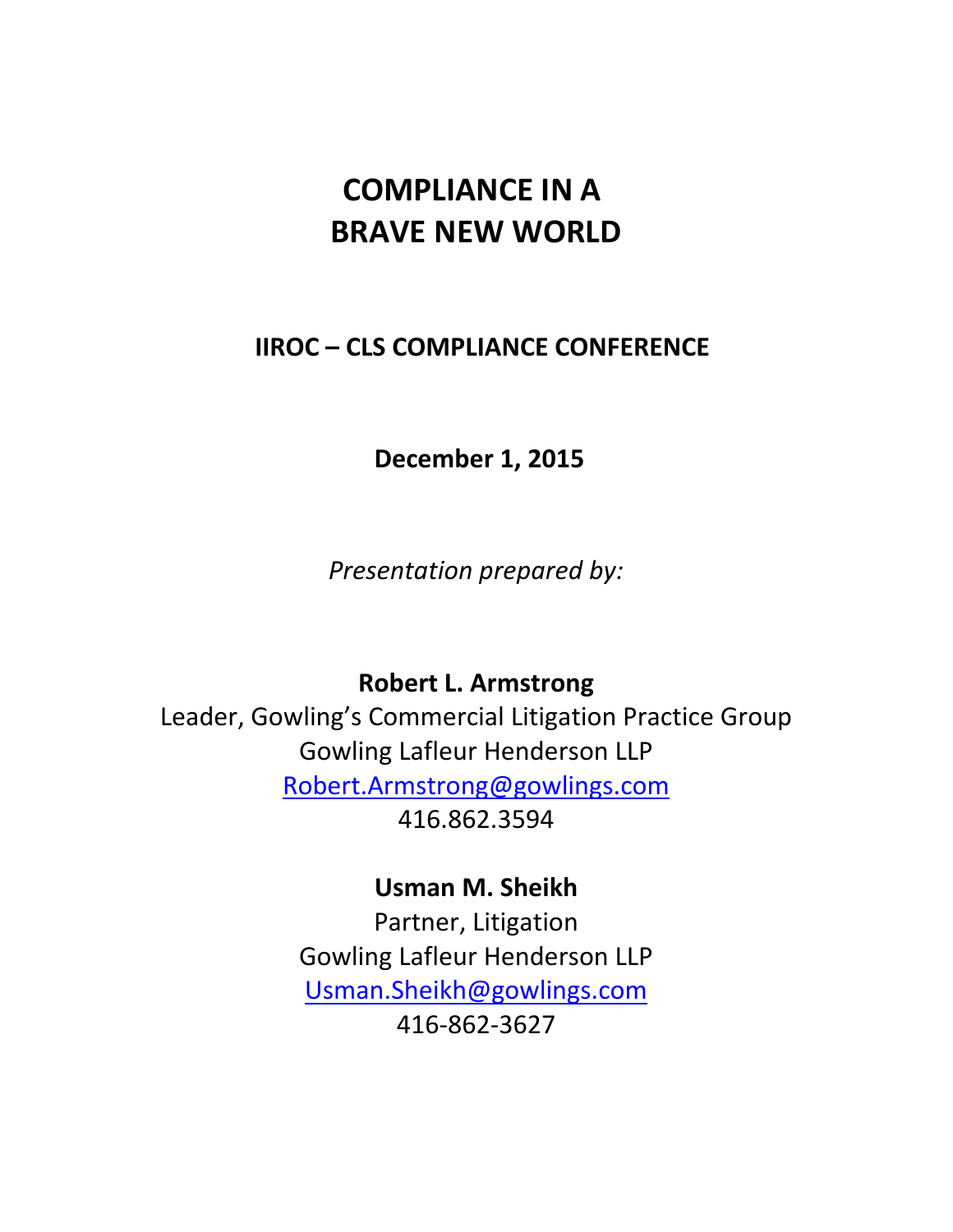# **Introduction**

- My name is Robert Armstrong and it is a great pleasure to be here today.
- I have spent my entire 34 year career practising law in this area and I have the good fortune of knowing many of you in the audience.
- When I was asked by Joy to be the Keynote Speaker, I gladly accepted and I told her that I wanted to try to offer you a creative point of view in a practical and beneficial way for each of you.
- In preparing these comments, my partner Usman Sheikh and I spoke to senior regulators, CCO's, CEOs, lawyers, RRs and people on the line in the Compliance Departments.
- The messages that we heard were powerful and were presented in a thoughtful and compelling way.
- I hope I can do them all justice today.

#### **Context**

#### *The Increasing Focus on Compliance and Risk*

As one of the leading securities associations recently stated:

"[T]he securities industry in the last 25 years has experienced change which is unmatched in the recent history of financial services... The role of compliance has moved to center stage." (SIFMA)

#### *The Importance of Compliance*

- **Investors**  An increasing number of people want to invest their money, obtain a healthy return, and to do so with a very low risk.
- **Dealers** Dealers and others want to earn a reasonable profit in exchange for the advice that they give and the protection that they offer.
- **Regulators**  Want to further regulatory mandates, including the investor protection mandate, while ensuring efficiency of the capital markets.
- Whenever one or more of these objectives is under attack, many stakeholders will be concerned.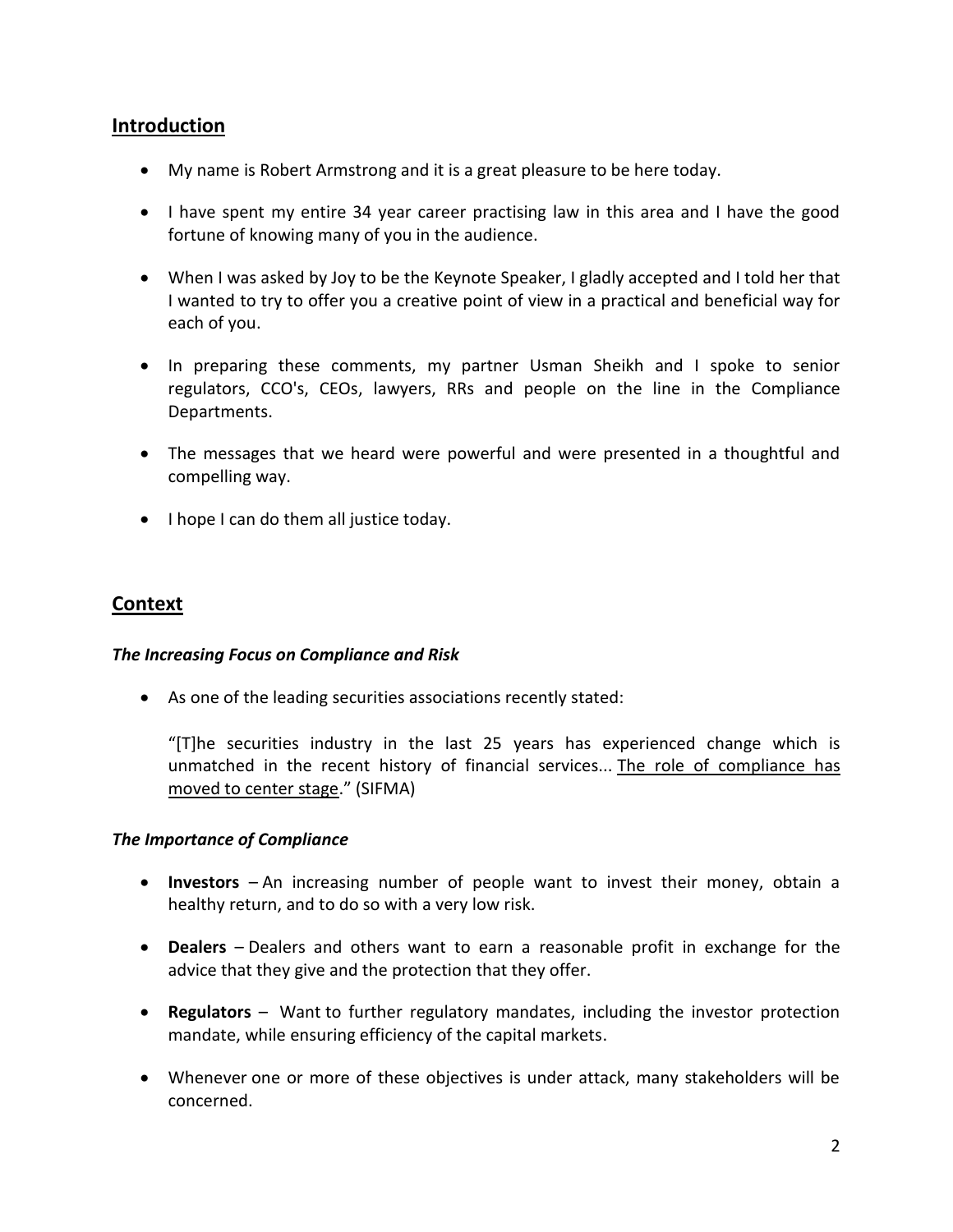The last 25 years have seen a remarkable attack on each of these objectives and, therefore, the demands with respect to the roles you play are increasingly under scrutiny and are more and more difficult to achieve.

#### *The Question of Context*

- As you are not all veterans of the 1980s or 1990s, I am going to start today by giving you a context for the role you are asked to play, so that this discussion is not abstract but real.
- It is very important for all of you to understand this context because you need to be respectful of the challenges you each face in order to work together effectively and to have success.
- Before the **1987 stock market crash**, compliance was mostly concerned with discretionary trading and concentration. That was the essence of suitability assessments.
- After that crash, and the very challenging markets in the early 1990s there were thousands of complaints by customers about their returns and losses.
- A whole new legal industry grew up at that time around the word "suitability" and many lawsuits were commenced.
- This significant development created concern for dealers, regulators and compliance officers and it definitely got the attention of salespeople.
- Therefore, it was not a surprise that even greater regulation was imposed on your industry.
- Things were not entirely chaotic in the early 1990s but all of that changed with the **Bre-X scandal** in the mid-1990s.
- That scandal led to the proposal of 1998's New Regulations for Standards of Disclosure for Mineral Projects, which mandated disclosure standards for release of technical / scientific information.
- More importantly it also led to the creation of another form of lawsuit the securities class action claim and new legislation relating to secondary market trading.
- Today in Canada there are dozens of these lawsuits seeking billions of dollars in damages.
- Therefore, by the end of the 1990s, the compliance industry was occupied with its increasingly demanding roles.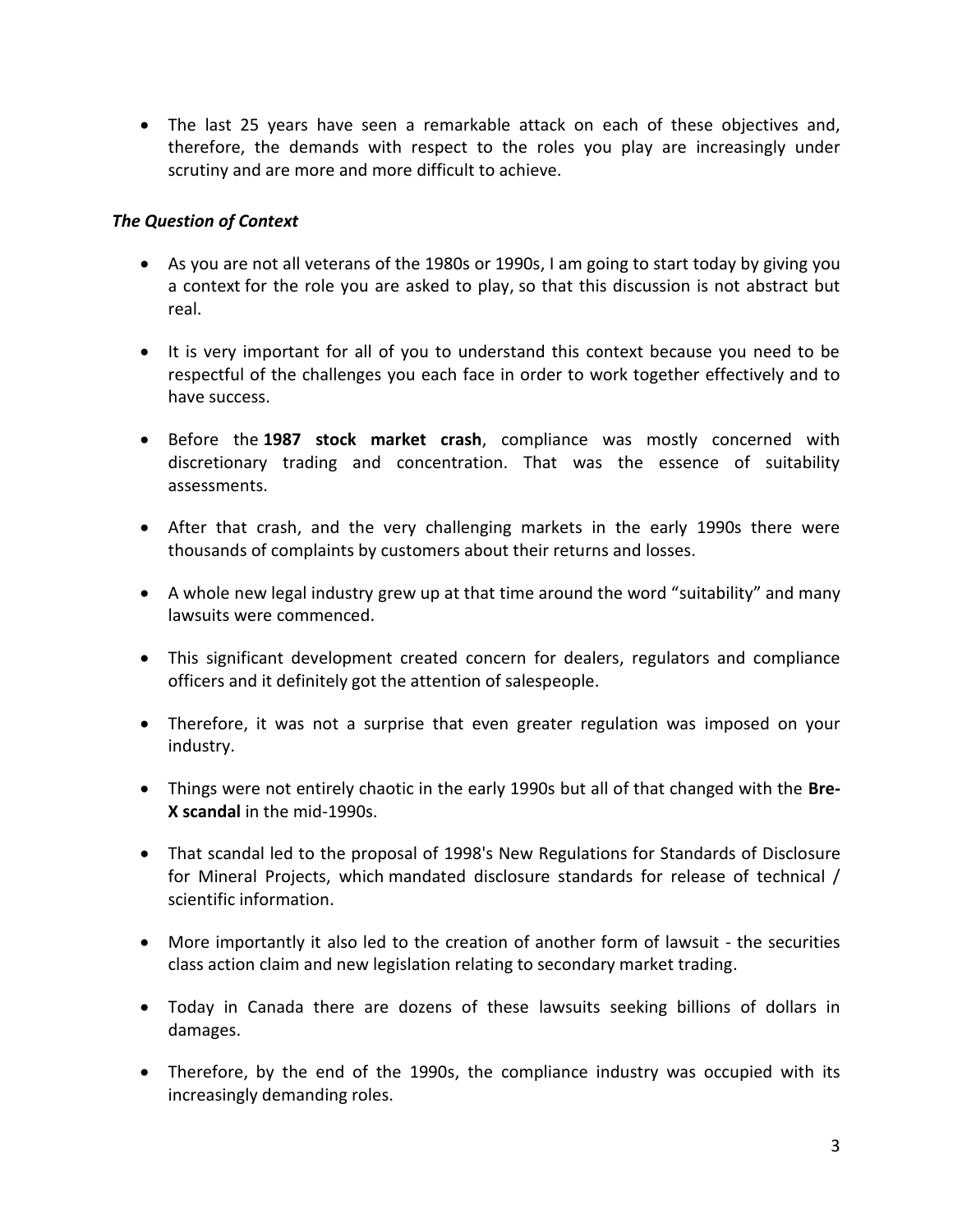- Unfortunately, the industry did not have much of a chance to adapt because this period of change was followed almost immediately by the **Enron, WorldCom and Tyco scandals.**
- These US accounting scandals were so large and so unexpected that they caused the financial industry, the accounting industry, government, compliance officers and regulators to add more regulation. The credibility of the markets was at stake.
- As everyone was trying to manage these changes, the financial world was hit even harder.

#### *Scandals and Crises Starting in 2007*

- (1) **The ABCP Crisis** The \$35 billion ABCP market freezes due to the concern of exposure to sub-prime mortgages.
- (2) **The Bernard Madoff Scandal** The world's largest Ponzi scheme is uncovered (\$65 billion). The SEC received multiple whistleblower reports.
- (3) **The Global Credit Crisis** The largest financial crisis since the Great Depression is triggered by the collapse in the subprime loan market. The crisis is exacerbated by highly complex financial products.

These crises made your industry desperate to address these significant concerns with:

- the adequacy of disclosure;
- internal controls;
- compliance;
- risk management; and
- governance.

#### *Regulatory Response to Crises*

Not surprisingly significant regulatory reform followed:

#### Examples

- *Sarbanes-Oxley Act of 2002* **(SOX)** SOX is passed by United States Congress in 2002 in response to the Enron and Worldcom failures.
	- $\circ$  SOX mandated strict reforms to improve financial disclosure from corporations to prevent accounting fraud. It placed an increased focus on internal controls, audit procedures and compliance.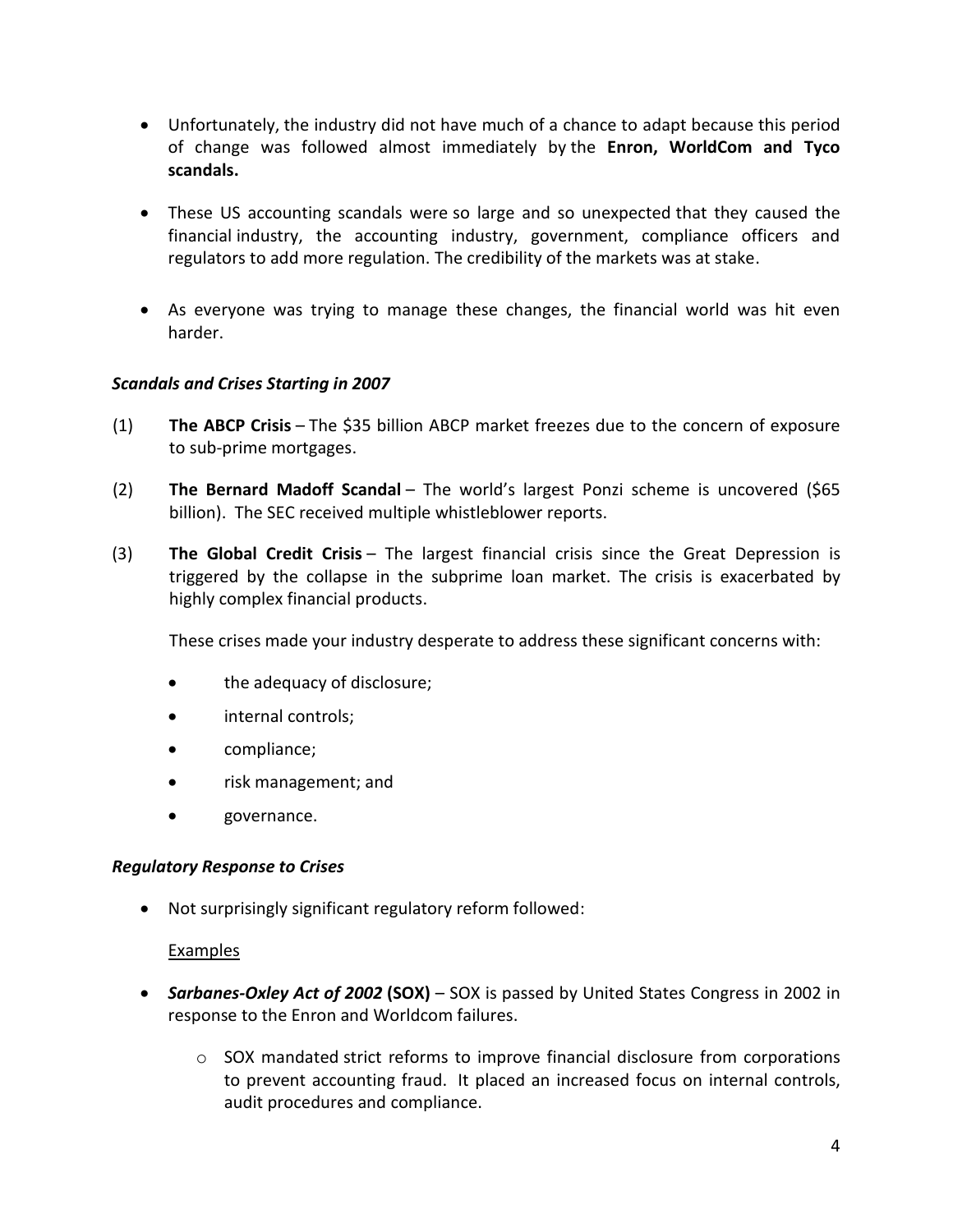- $\circ$  SOX changed everything in terms of executive awareness and executive accountability. The need for the CEO/CFO to certify financials was significant. This had a ripple effect through companies. While enhanced financial disclosure remained the purview of CFO/Finance groups, organizations began to realize they needed better compliance functions.
- **Canadian SOX** Canada also passed reforms around this time, including Bill 198 (or Canadian SOX) and Multilateral Instruments 52-108, 52-109 and 52-110.
- *Dodd-Frank Wall Street Reform and Consumer Protection Act* These reforms were passed by United States Congress in 2010 in response to the global credit crisis.
	- $\circ$  This was a sweeping legislative reform package to promote financial stability, and to improve accountability and transparency in the financial system.
	- o Congress assigned significant increased responsibilities to Compliance and required compliance personnel to have closer involvement with the day-to-day business operations and decisions.
- **Canadian Reforms** Canada also introduced regulatory reform in response to the global financial crisis regarding securitized products, credit rating agencies, derivatives, product suitability, conflicts of interest, etc.

# **The Important Role of Compliance**

- Given the points I have just made, it is not surprising that you are seen as a linchpin to the success of the industry as it relates to the demands of the public and the demands of the regulators.
- Indeed very senior members of the regulatory community have repeatedly made this point:

"A firm's UDP and CCO have extremely important compliance roles. They are ultimately responsible for ensuring that a compliance system is in place to ensure that the firm, and its representatives, complies with securities law." (OSC Staff Notice 33-745 – *Annual Summary Report for Dealers, Advisers and Investment Fund Managers*)

"The work you perform as compliance professionals is critically important to investors and the integrity of the markets. … Your work helps ensure that investors are armed with the information they need to make fully-informed decisions." (Mary Jo White, Chair, SEC)

"You have a challenging and difficult job and play a critical role in fostering compliance with the federal securities laws. You work to ensure that your firms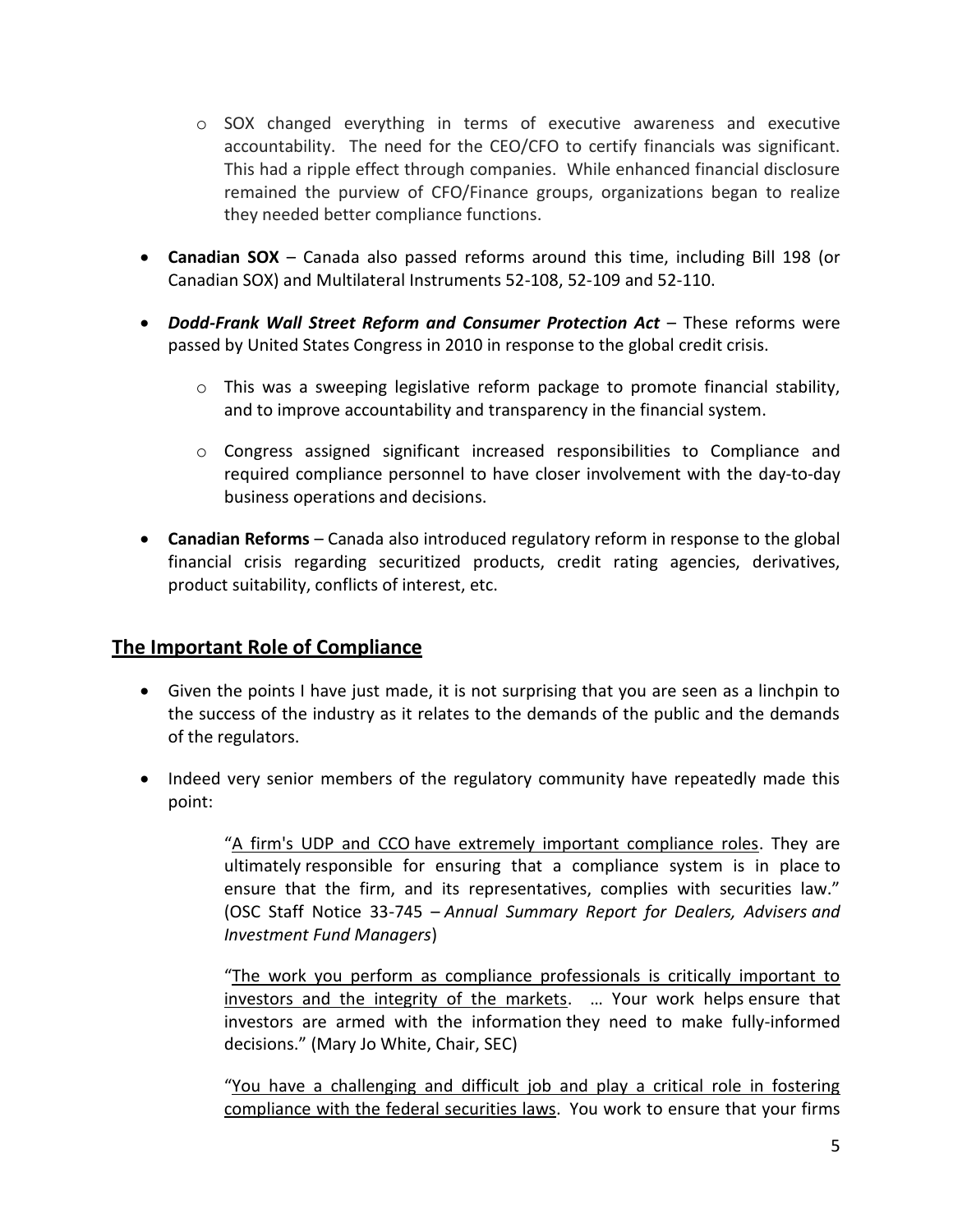have robust compliance programs and to provide sound advice and guidance to business line personnel." (Andrew Ceresney, Director of Enforcement, SEC)

# **What Can be Done to Help you Succeed?**

- The question for us today is whether there are any things that can be done to assist you in your extremely difficult work.
- $\bullet$  I am suggesting that the answer is yes.
- If you think about that question for a second, you will agree with me that the starting point is to look at all of the contact points that compliance is supposed to be aware of and act as gatekeeper because it is at those contact points that your greatest risks exist.
- What are they?

# **Key Contact Points for Compliance**

#### *(a) Contact Between Client and Salesperson*

- First, there is the contact between a client and a salesperson. That includes the significant first meeting, either in person or electronically, where an understanding of the client is to be developed and the risks and rewards of investing are to be fully explained in an understandable way – how does the compliance officer really know what happens in that meeting?
- Does the RR understand the products well enough to explain the risks and assess the suitability?
- One crucial element of the interaction between the client and salesperson is the client's expectation. In this age, there are no savings accounts at banks that will easily let people retire with a healthy rate of return so the public is moving into the investing business with the hope for safe, high returning investments.
- If the salesperson does not adequately inform the client of the risks of meeting those hopes, their expectations will be unrealistic and problems are very likely to occur in the future.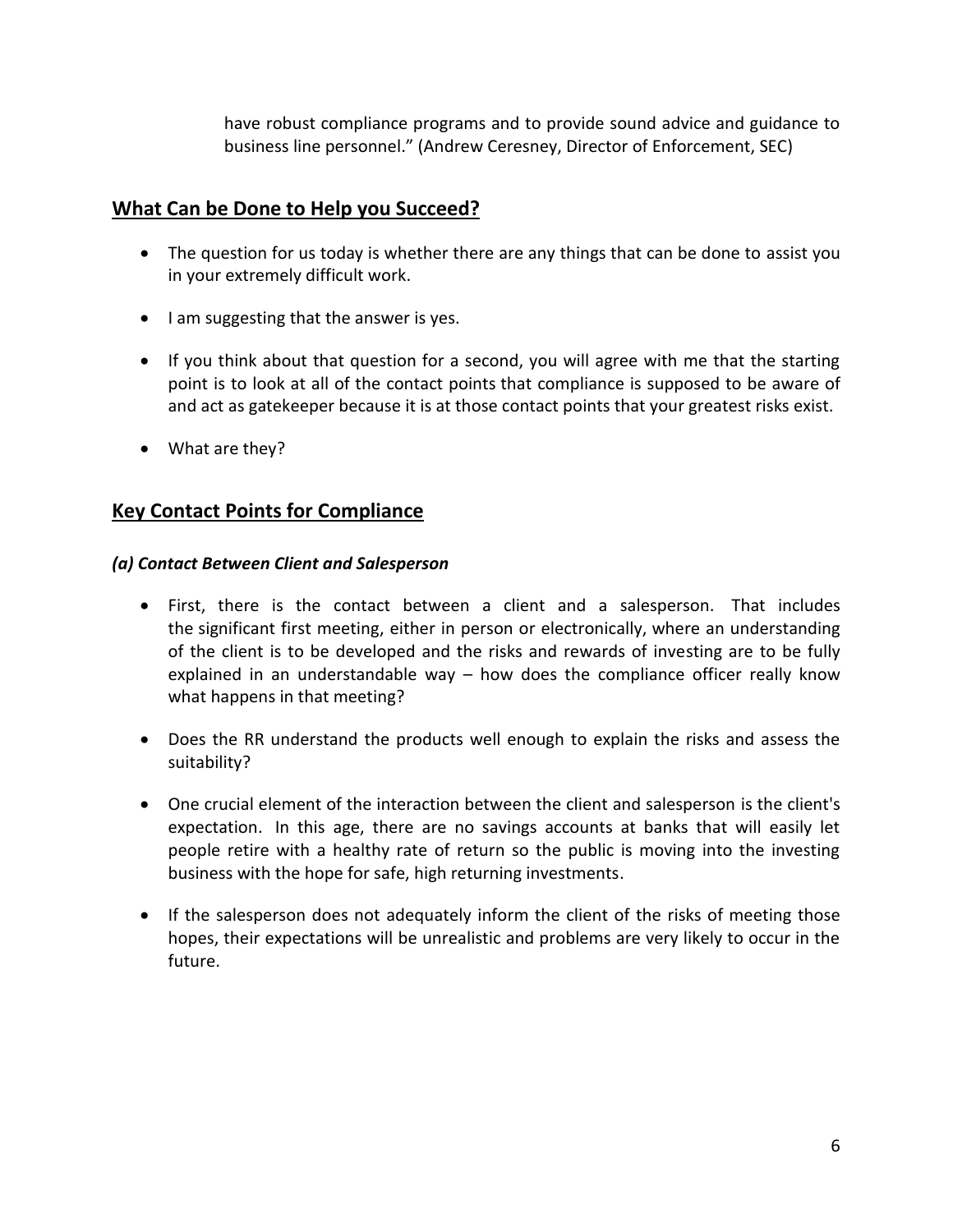#### *(b) Review of Salesperson's Documentation*

- The next contact is the Compliance Officer's review of the salesperson's documentation, files, KYC information and trading. The Compliance Officer is trying to be a great support to the salesperson.
- They have a deep knowledge of the rules that govern these relationships and they want to make sure that the salespeople are acting appropriately for the benefit of the client, for their own benefit, for the benefit of their employer and to ensure that the regulator does not feel a need to act.
- This point of contact is essential. It is at the very core of the culture of compliance that the regulator and the Compliance Officers hope to achieve.
- If the Compliance Officers and the salespeople are not working collectively that job is remarkably difficult to manage properly or successfully. In the **Institutional World, Discount World and Digital World**, KYCs are either not needed or are completed online in some cases and in part by a meeting.
- This relationship is of significant interest to the regulators in 2016.
- They are interested to know if you have accurately defined the relationship with the customer.
- What is being offered to the client? A bucket of general securities that you think generally meets the suitability standards for a category of client or has an individual assessment been made of the client's needs?
- Have you addressed the issue of suitability and the question of advice where it is called for?
- When necessary, do you know if the KYC has been completed properly by an informed client?
- Has a compliance officer followed up on the account to see whether or not it is consistent with the KYC?
- As we know, new and better education is being offered to this sector of the industry because of their views that the typical compliance education for retail sales is not entirely appropriate for them - so everywhere we look there are compliance challenges.

#### *(c) Senior Management and Sales Staff*

 The next point of contact may be between a manager or other executive and their sales staff and compliance.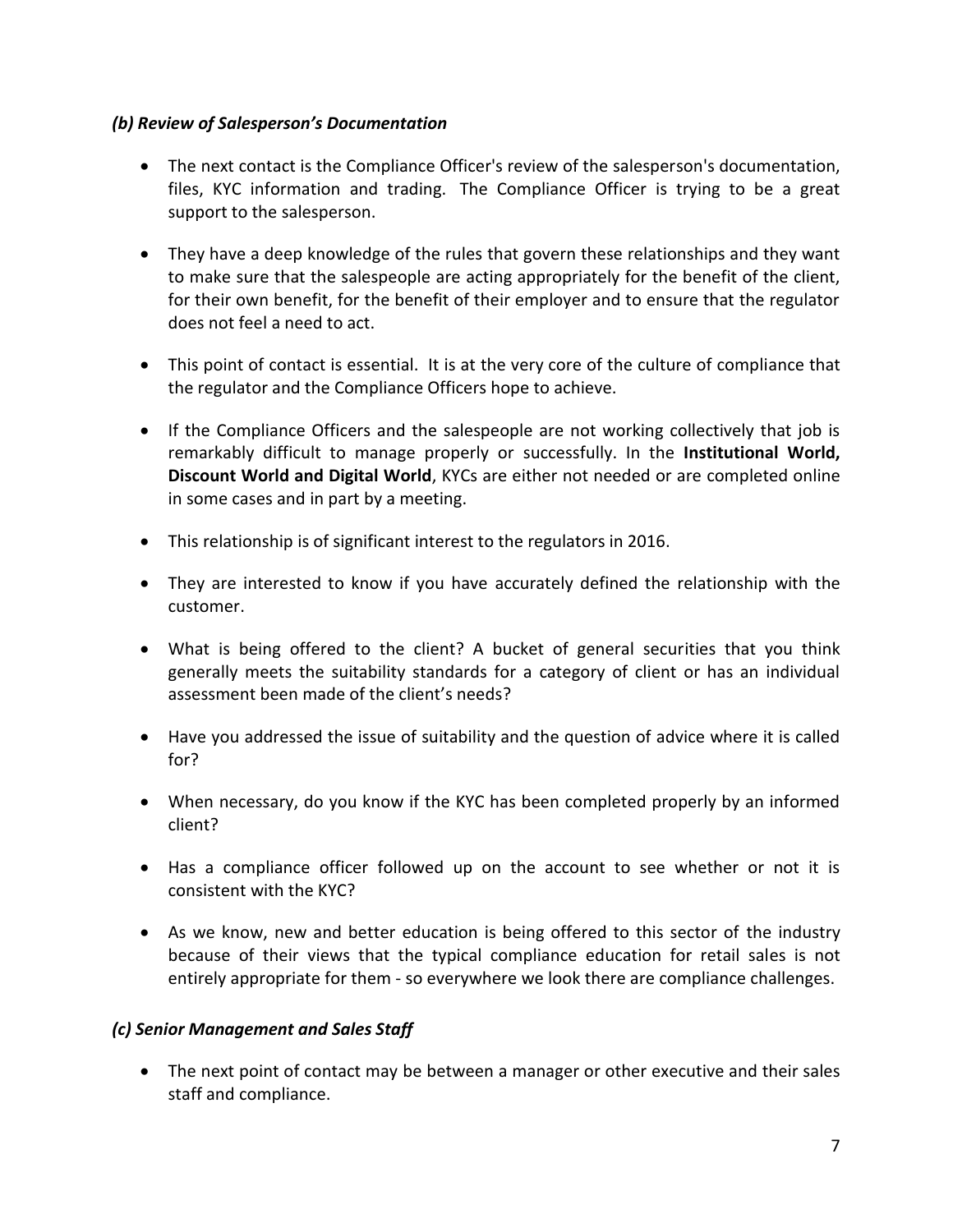- The regulator will want to know whether the employer and the manager value compliance.
- Do they want to help and support compliance and the salesperson?
- Is there evidence of a culture of compliance that makes management, compliance and sales all work together for the best interests of the client and in manner that meets the regulators requirements?

#### *(d) Compliance and Regulators*

- The next point of contact would be between the compliance department and a regulator. It may be a spot audit, it may be self-disclosure, or it may be a host of other experiences.
- The regulator is looking for something.
	- 1. Is there anything unusual about the behaviour of your sales team?
	- 2. Are portfolios suitable?
	- 3. Does the RR really know the client and the product?
- If the answer of compliance or the salesperson is everything is satisfactory, the next question they will ask is what evidence is there that the compliance system was in place, was used and was effective?

Here is what the Director of Enforcement for the SEC said about this point of contact and these issues:

*"I have found that you can predict a lot about the state of a firm's compliance function by asking for answers to these questions***:**

- *1. are compliance personnel included in important meetings?*
- *2. are the views of compliance sought and followed?*
- *3. is the compliance department viewed as an important part of the business or simply a support function?*
- *4. is compliance given sufficient personnel and resources to cover the employer's compliance needs?"*
- Each of the points of contact I have identified creates a risk that you and your organization will be found to not be in compliance with the regulatory regime.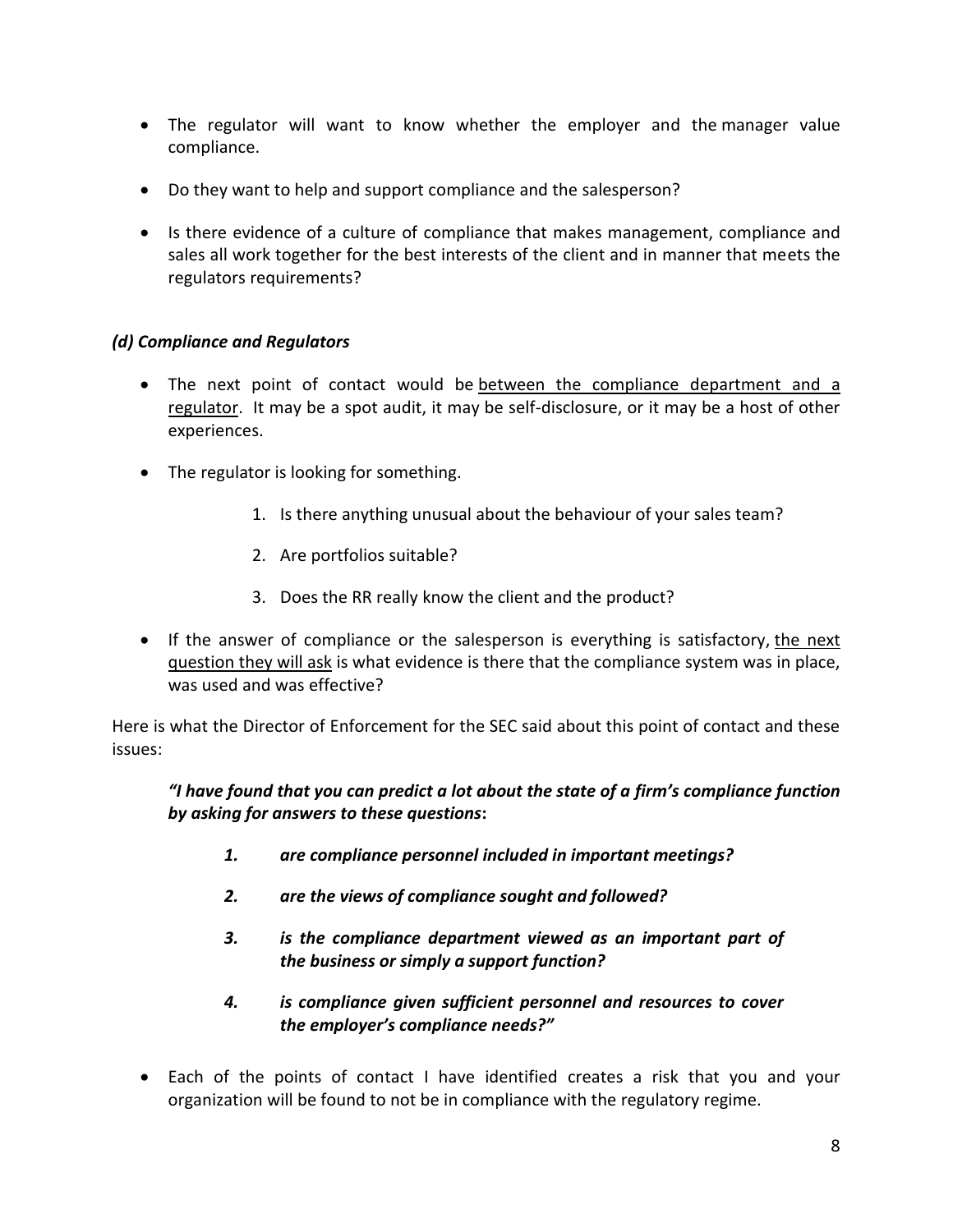- There is always the risk that your customer is not properly informed.
- Equally there is the risk that your client will say he was not properly informed and make a complaint because he doesn't like the rate of return.
- There is the risk that deliberately or negligently an RR does not properly advise a client and this does not come to the compliance officer's attention in a timely way.
- There is a risk that the culture of compliance has not permeated all levels of the organization and, therefore, the hard work of the compliance officers and the legal department are undermined from time to time and are not considered comprehensive by the regulator.
- There is the risk that a regulator may assume the worst about a certain situation and dramatically impact the reputation of your employer and yourself without having all of the facts.
- Even though you and your colleagues believe that you took all the steps you could to ensure that their requirements were met you are continuously under pressure from inside and outside of your work place.
- It's in this context and with this background that I'd like to talk to you about what may be some helpful approaches to address these challenges.
- **Let's start by asking the question, what is your actual role in the securities industry?**
- Here is what IIROC has said:

**"Industry compliance professionals play an important role in the system of securities regulation. IIROC and industry compliance professionals share a common objective to promote compliance at their member firms and set high industry standards."**

– IIROC Guidance Note 12-0379, *"The Role of Compliance and Supervision"*

- So, the regulators believe that you are in this together with them and that your common objectives are:
	- 1. **Prevention** You work to prevent violations from occurring in the first place. Develop and maintain effective compliance programs.
	- 2. **Detection** You serve as the "front-line" defence for detecting possible violations. Help identify, escalate and report wrongdoing if it occurs.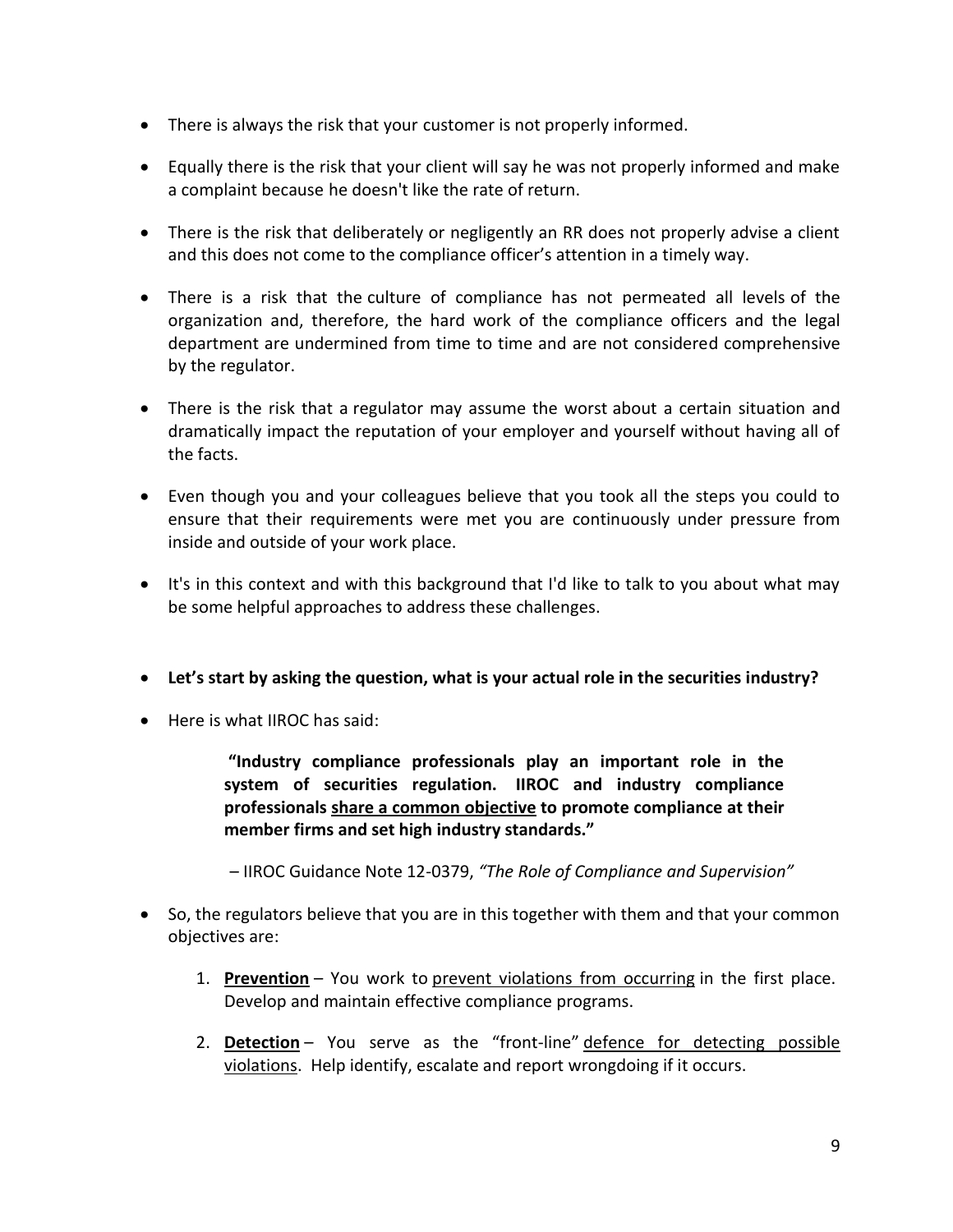- 3. **Investigation** You are best positioned to quickly and efficiently investigate suspected violations.
- 4. **Correction** You are best placed to take immediate corrective and remedial action in order to prevent further harm and ensure problems do not recur.
- 5. **Tone at the Top** You can help play a critical role in instilling a culture of compliance at a firm.
- I suggest to you that by acting together in an innovative way to solve your challenges, you will find the greatest success.
- Remember that as difficult as these crises have been for registrants and their employees, they have been equally challenging for regulators.
- They have taken steps that they think are necessary to ensure that their mandates are successful.
- When they come to your office for a conversation or you go to their office they're not looking to find that you have done something wrong: rather, they're looking for the evidence that you recorded to show that what you did was right.
- As we go forward today, keep that in mind at all times as that will be your best aid to establish that your salespeople and your colleagues are compliant.
- Before we look at some helpful tools, let's quickly list some of the most significant challenges you are facing so we can discuss how you may move forward most effectively.

# **The Growing Challenges Facing Compliance Officers**

#### *(i) Increasingly Complex Regulatory Landscape and Rapid Change*

In a 2015 survey by Thomson Reuters, compliance officers expressed "regulatory fatigue and overload" due to rapid regulatory reform. 70% of firms are expecting regulators to publish even more regulatory information in the next year, with 28% expecting significantly more.

Over the past few years, you have been required to address significant regulatory reform initiatives such as:

**A New Registration Regime** – National Instrument 31-103 – (NI 31-103) (Fall 2009).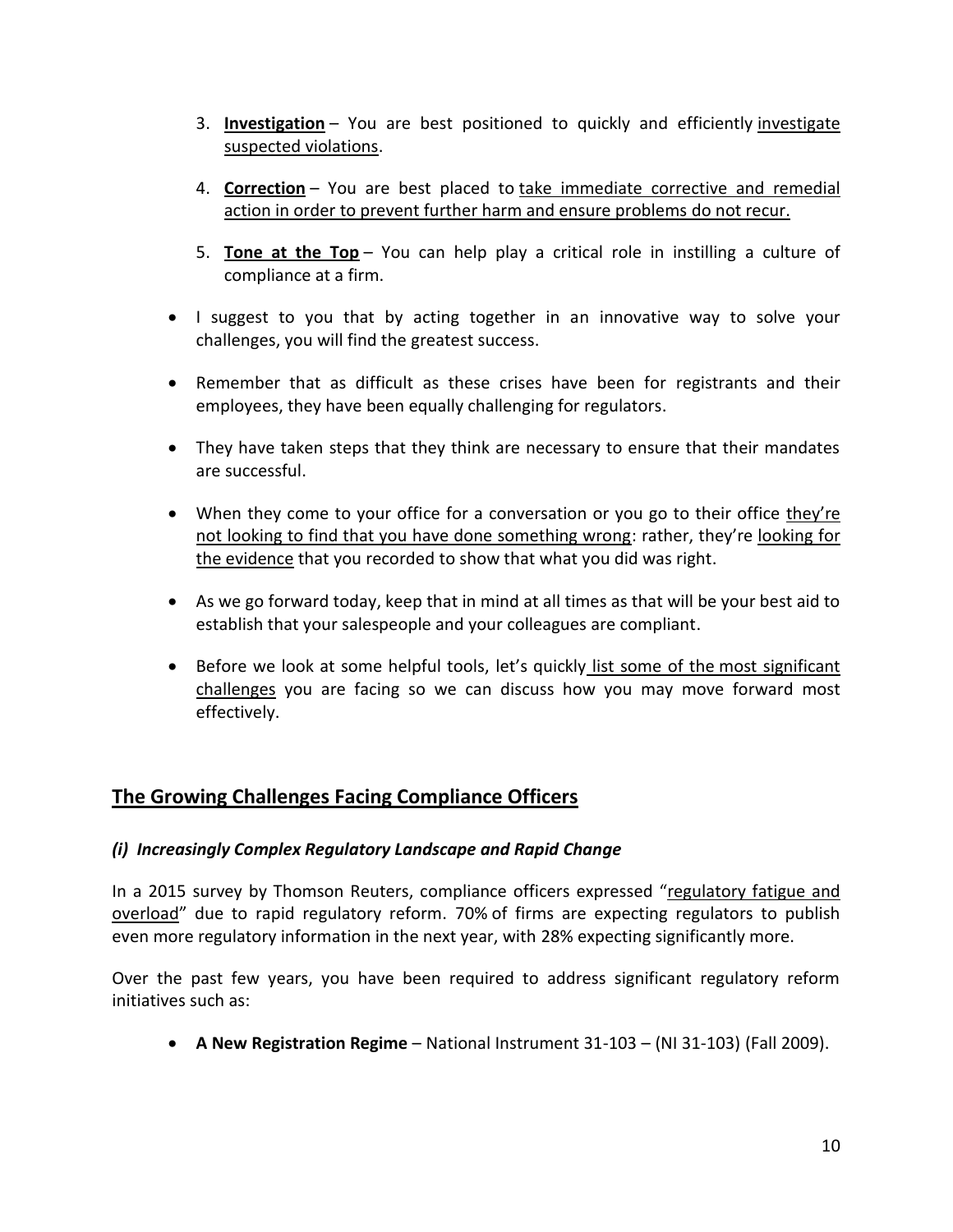- **The CRM "Client Relationship Model" (CRM) and Phase 2 (CRM2) Project** (cost disclosure, performance reporting and client statements) (Phased in over 2013- 2016).
- **Over-the-Counter (OTC) Derivative Regulation** Including the release of CSA Consultation Paper 91-401 – (2010), which was followed by six consultation papers relating to trade repositories, registration, surveillance/enforcement, clearing, and other topics (2011-2013). A trade repositories rule has also recently come into effect (2014).
- **Market Structure Reform –** For example, the Joint CSA/IIROC Position Paper 23-405 – *Dark Liquidity in the Canadian Market* (2010), the CSA Notice and Request for Comments following a review of the Order Protection Rule framework (2014), and other initiatives.

In addition to that, we have also heard from the regulators regarding other high priority enforcement priorities for 2016, including:

- **Suitability –** The regulator is very focused on this issue because products are increasingly complicated, investors' expectations are high and there is incredible pressure on sales personnel to perform.
- **Seniors –** The regulator is very concerned about the increasing age of the population of investors. The expectations of seniors are very high and that means a salesperson has greater challenges to meet their requirements. They must ask constantly: are the products in their portfolios suitable for their clients given the complexity of the products and the very significant ups and downs in the market.
- **Improved Reporting –** The regulator is very concerned about transparency and ensuring that the quality of reporting to the client is complete and easy to understand. Off-book transactions are seriously problematic for the dealer and for compliance and the regulator is concerned about it.
- **Cyber-security –** Finally they wish to address cyber-security.

#### *(ii) Emergence of Novel / Complex Products*

- At the very top of the concerns of the regulator are complex products.
- Examples of complex financial products include structured instruments, creditlinked notes, hybrid instruments, equity-linked instruments, asset-backed securities, collateralized debt securities, other financial derivative instruments (e.g., credit default swaps, covered warrants).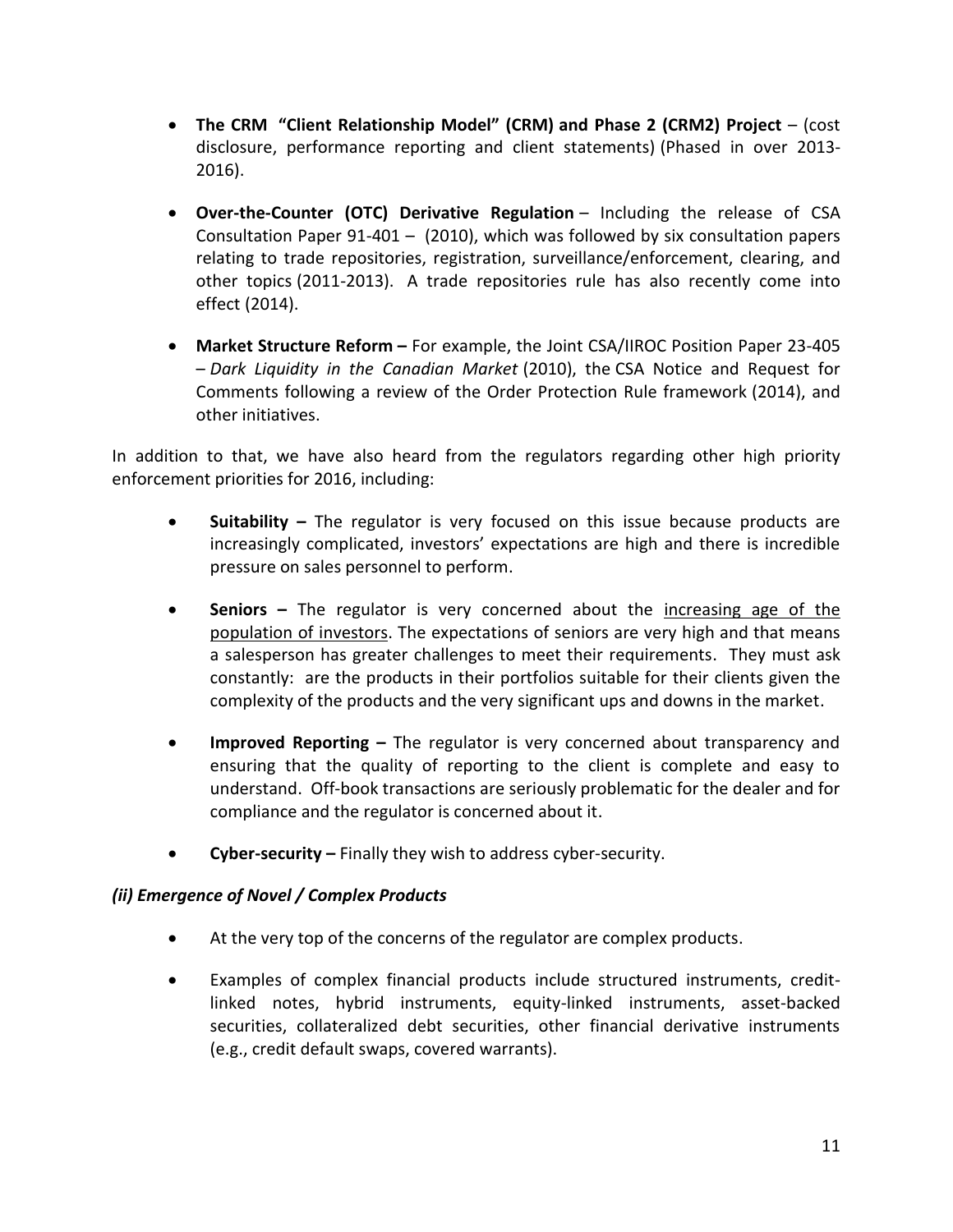- Several concerns in relation to these products have been expressed by regulators, including in relation to:
	- o Asset-Backed Commercial Paper (ABCP) Retail investors purchased such notes in ABCP crisis.
	- o Leveraged / Inverse ETFs These instruments have been the focus of several IIROC cautionary notes (see, e.g., "Sales Practice Obligations Relating to Leveraged and Inverse Exchange-Traded Funds"; IIROC Guidance Note 09-0172; June 11, 2009).
- The regulators are not sure that these products are understood or if they are suitable in every case. They are also concerned that they are seeing a great number of these types of products in many accounts where it doesn't really make sense.
- It is noteworthy that at the same time as the business is becoming more complex, compliance officers report significant recruitment challenges in finding and retaining suitably skilled staff with relevant subject-matter expertise.
- *(iii) Technological Developments / New Types of Misconduct* Technology creates new opportunities and efficiencies in the market, but also exposes firms to new vulnerabilities and risks, such as:
	- **Cyber-security.**
	- **Market Structure Enforcement Issues** High frequency / algorithmic trading (e.g., layering, spoofing), dark pools (e.g., protection of customer order information), direct market access (e.g., out-of-control automation).
	- **Social Media Concerns** Examples include issuing stock recommendations via social media (suitability concerns); receiving / providing endorsements via "retweets" or "thumbs-up"; conveying material non-public information via chat groups or instant messaging (IMs).
- *(iv) Shrinking Budgets –* This speaks for itself.
- *(v) Complexity / Concealed Nature of the Misconduct*
	- **Insider Trading** Examples include use of off-shore brokerage / bank accounts, code language, multiple / foreign exchanges, nominee accounts, sophisticated trading (e.g., puts, calls, forwards, etc), money laundering, destruction of evidence, misleading statements.
	- **Concealed Misconduct** Examples include forgery, fraud, theft, misappropriation, and stealth advising.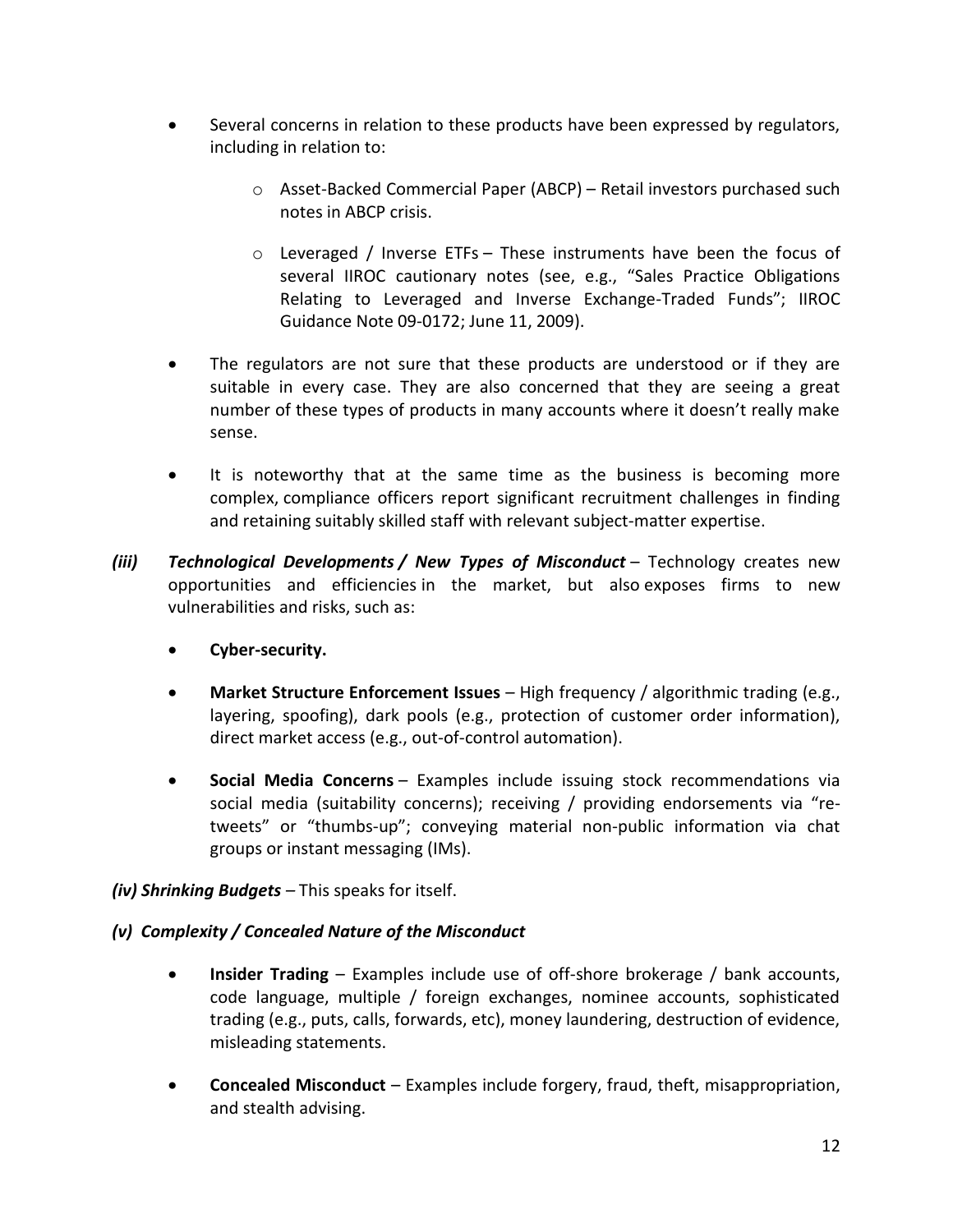**Off-Book Transactions** – Private placements which occur off book.

## *(vi) Increasing Personal Exposure: Enforcement Actions Against Chief Compliance Officers (CCOs) and Other Compliance Staff*

- **Recent SEC Enforcement Actions** There have been several recent SEC enforcement actions which have raised concerns that Compliance personnel are being unfairly targeted (e.g., BlackRock (2015) and SFX (2015)).
- **Regulatory Statements –** A recent IIROC regulatory note also indicated that it would pursue Compliance for failures to satisfy their supervisory obligations. See, for example, IIROC Notice 12-0379, "The Role of Compliance and Supervision" (December 17, 2012):

*"Under appropriate circumstances, IIROC may initiate enforcement proceedings relating to compliance or supervisory matters against one or more of a Dealer Member's Directors, Executives, UDP, CCO, CFO, Supervisors, or any other Approved Persons, if:*

> *They violate securities laws and/or the Corporation's requirements or aid and abet another in such violations; or*

*They fail to satisfy their supervisory obligations."*

# **Guidance for Compliance Officers**

- The compliance industry is huge and diverse.
- Therefore I haven't been able to deal with all of the issues affecting every type of dealer or advisor or provider in this paper.
- In essence, no matter which part of the industry you are coming from I believe that the guidance that I am about to talk about will benefit you equally.

## *Practical Advice*

- The reason I talked about many of the touch points is that I believe it is at those points that you need to create tools and processes to make sure that:
	- (a) what the salesperson tells the client is correct and the client agrees,
	- (b) what the salesperson tells the Compliance Officer is complete,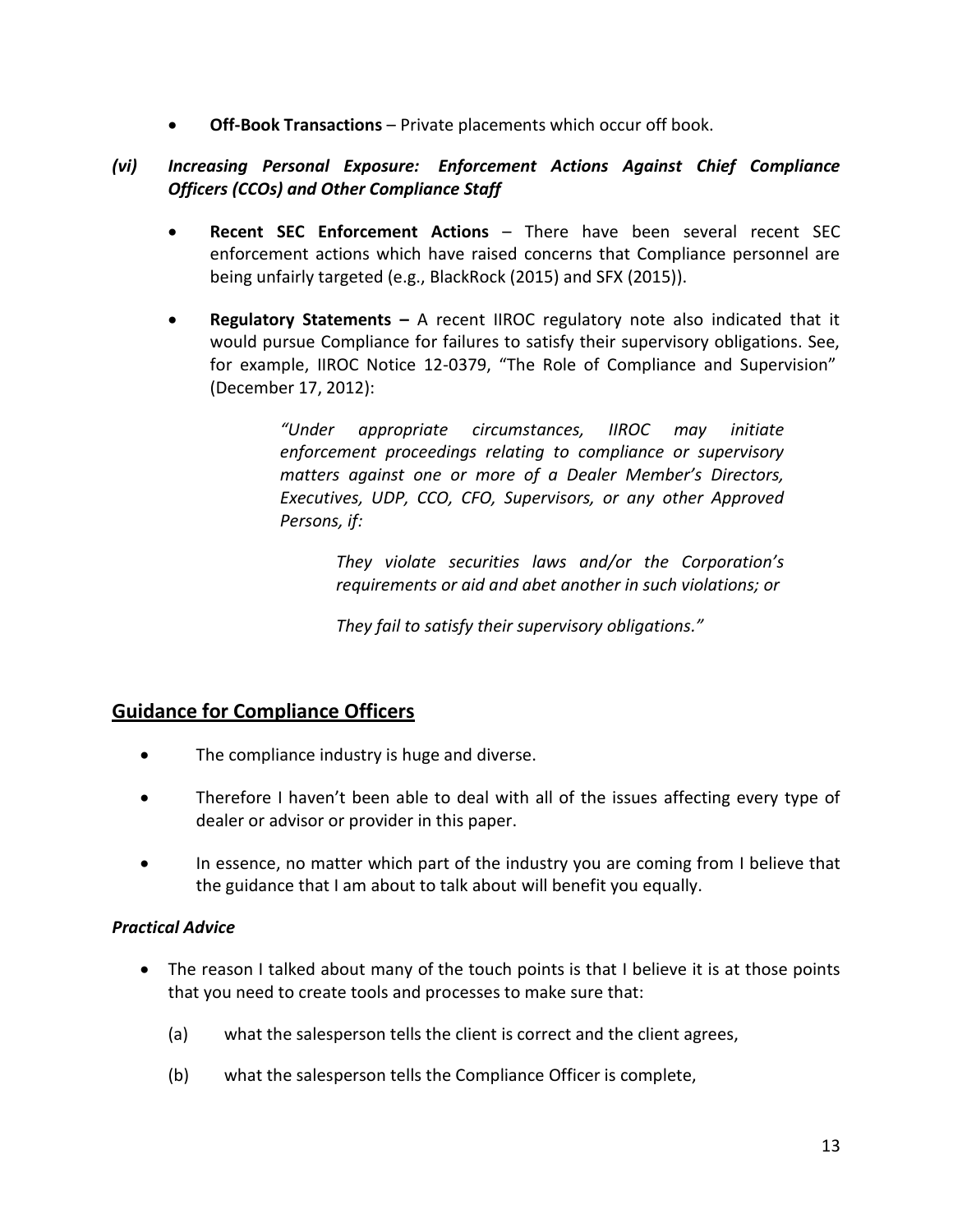- (c) you have proof for the regulator that at each touch point the steps you say were taken were in fact completed,
- (d) personnel understand what the compliance system has called for, and
- (e) the products are understood by your team and, if not, you have available education to help them.

#### *Tools and Processes*

Let's now talk about those tools and processes:

#### 1. **Description of Products and Risks**

If your sales representatives are recommending complex products to clients, they should have a description of those products and the risks associated with them that can be given to the client before the trades are made so that the client acknowledges that it was explained properly and he or she has signed off on the risk.

Equally at the first meeting the RR could have in hand a clear description of the risks and rewards of investing in the stock market so that that is demonstrably stated in a way that the regulator will be satisfied and the client signs off on its receipt.

#### 2. **Checklists**

The Compliance Department could create a checklist that the salesperson would have to deliver to their Compliance Officer confirming that they have taken all of the steps that are on that checklist and have it signed off by the salesperson and in certain circumstances by the client.

#### 3. **Desktop Tools**

Create various tools on the desktop of salespeople and others where they could make a note of phone calls or meetings where they discuss the client's requests, their recommendations and rationale. This will provide evidence that they were considering the requirements of the client throughout their relationship as the regulator says they are supposed to do.

#### 4. **In-House Compliance Interviews**

Regulators expect key individuals at a firm to be able to respond to questions that should be within their expertise. Therefore, compliance officers should ask firm members questions and review applicable regulations, policies and procedures on a regular basis. This will help ensure the firm is sufficiently knowledgeable to pass a compliance review or a pre-registration review.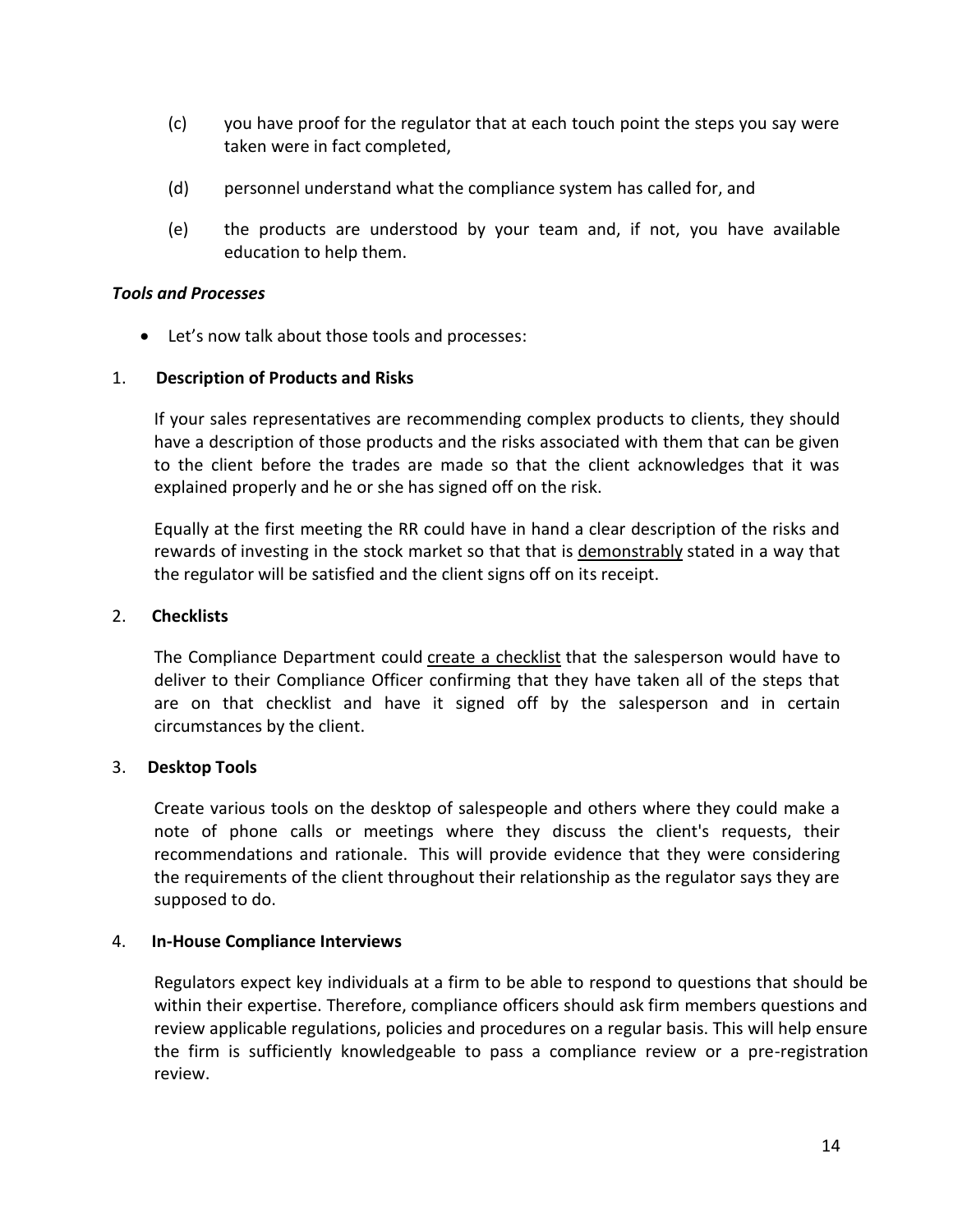- And on and on.
- The benefit of this approach is that it standardizes the communication to the client and to the salesperson and to the Compliance Officer. This creates less room for error.
- Most importantly, it memorializes the evidence of your actions that the regulator told us they are looking for and most often do not find.
- However, the rationale for this isn't just the client or the regulator. You need to be sure that the Compliance Department is not just an expense item for a dealer.
- Rather, it must become a part of the business that will ensure that the damage to reputation and the very substantial costs associated with the complaints from clients or the regulator are eliminated or reduced as much as possible.
- It will become a profit centre by proactively reducing the expenses to come in the future.

#### *Being Proactive*

 You must not be reactive – you need to be proactive in compliance to service the client and ensure your career is not in jeopardy.

#### 1. **Outreach Programs**

You should take advantage of free regulator outreach programs, such as those offered by the OSC's registrant outreach program. These seminars can help compliance officers keep up with the many new and complex regulatory changes.

#### 2. **Regulatory Reports**

Regulators provide a report annually that will identify common, recurring and significant compliance deficiencies. IIROC Notice 15-0021, *Annual Consolidated Compliance Report*, January 27, 2015 lists several recurring deficiencies IIROC observed over the past year and provides guidance as to how to correct these deficiencies. These reports are a useful tool that identify and prioritize compliance education and improvement within the firm.

#### 3. **Demonstrate Visible Commitment**

**Culture of Compliance –** You have no control over budgets or the compliance culture *per se* but you can remind your colleagues that senior management must demonstrate a visible commitment to compliance. Regulators are increasingly concerned with a firm's *culture* of risk and compliance.

**Adequate Training –** In addition you are entitled to receive from your employer training to ensure that everyone at the firm understands the standards of conduct and their role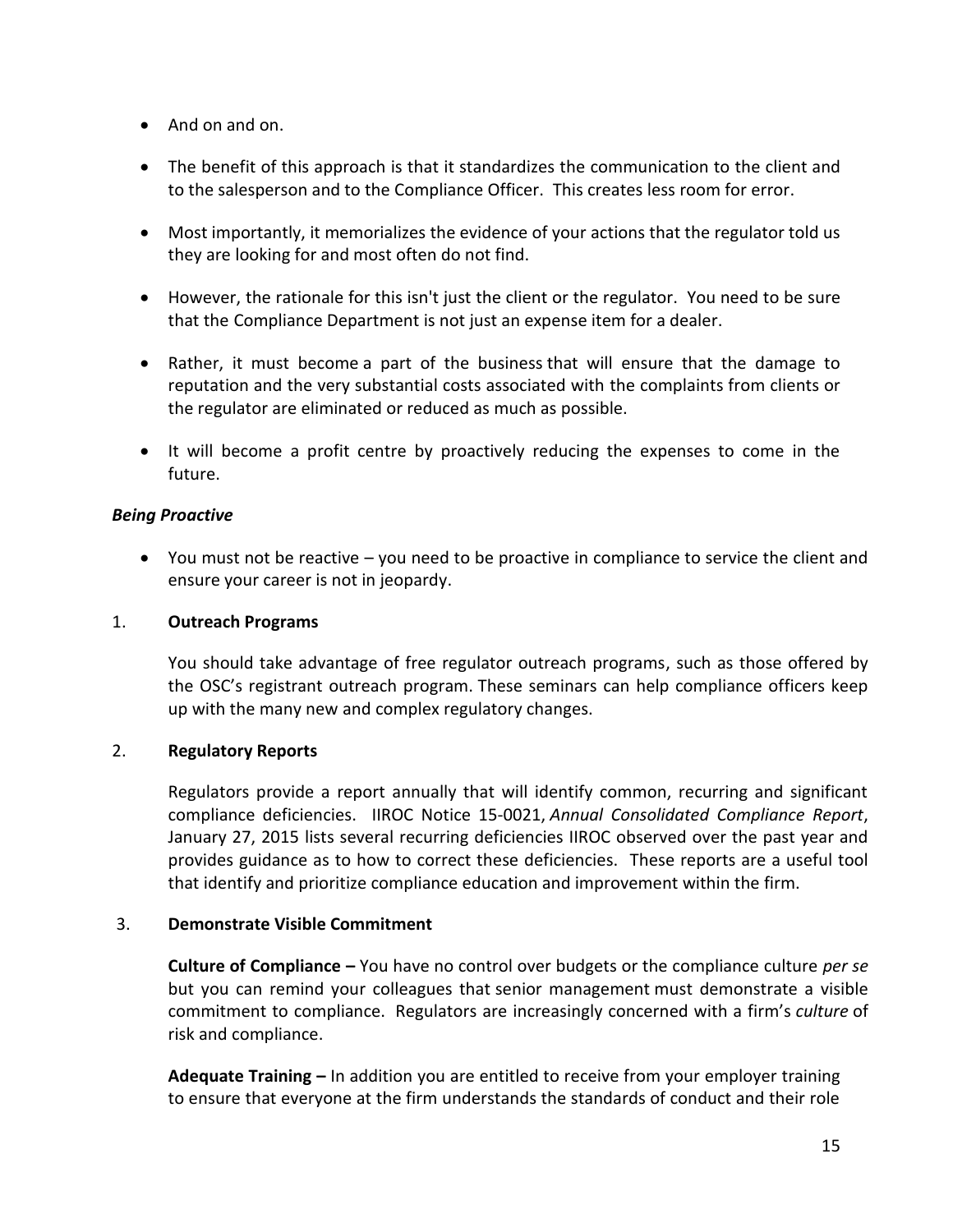in the compliance system, including ongoing communication and training on changes in regulatory requirements or the firm's policies and procedures.

Don't be afraid to ask your colleagues what training is available and if it's insufficient in your view ask for more.

- 4. **Written Policies and Procedures –** The firm must have regularly updated, detailed written policies and procedures. They are there for a reason and you should read them to make sure you understand clearly:
	- The firm's standards of conduct for compliance.
	- Clarify your roles and responsibilities.
	- If you think that there are risks in your business area that are not fully addressed or protected against speak to your colleagues about creating processes to ensure those risks don't occur: ask yourself what can go wrong with the firm's business and what will prevent things from going wrong.
	- Detailed compliance policies are not enough. Your employer must also have internal controls, day-to-day and systemic monitoring.
	- Make sure you understand how the firm monitors compliance and manages risks, because if you don't understand you won't have the help that you need in your job.
	- When I told you that the regulator is looking for evidence that you and your colleagues have acted properly, talk to your colleagues to make sure the firm keeps records of the activities conducted to identify compliance deficiencies and the action taken to correct them.
	- Also be proactive and have the people that you are supervising be proactive by maintaining their own written records that detail all steps that were taken to either correct, report or escalate the issues that were identified, along with any supporting documentation which demonstrates actions taken.
- 5. **Internal Whistleblowing Programs –** Be sure that you encourage people in your organization to report on a confidential basis those individuals who may have compliance, regulatory or ethical concerns, without fear of retaliation.
	- Even though there may be whistleblower programs outside of your organization this is a fruitful area of information for you to tap into.
- 6. **Cooperative Relationship with Regulators –** Finally and most importantly develop a thoughtful and cooperative relationship with the regulators.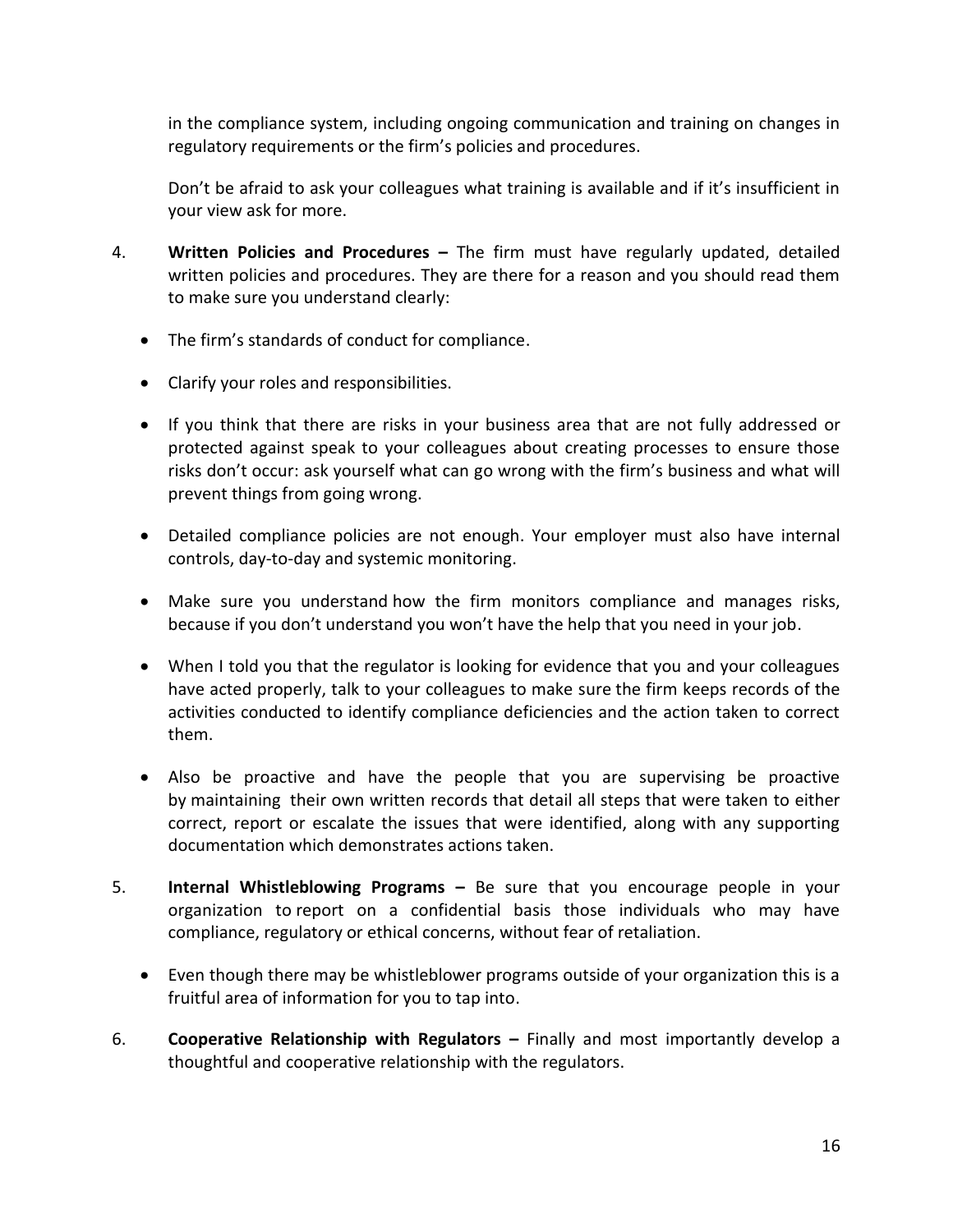# **Guidance for Securities Regulators**

- I would now like to talk about the concept of a cooperative and innovative relationship between the registrants and their compliance personnel on the one hand and the regulators on the other.
- Two weeks ago there was a lead story and photograph on the front page of the *Wall Street Journal* which stated "Compliance officers think regulators are targeting them." I'm sure that that story was not comforting either to the compliance personnel or to the regulators. In my experience, this headline is not accurate.
- I am extremely confident that the regulators have no desire to, and take no satisfaction in, investigating compliance officials.
- However, the fact that the perception exists in at least some quarters should be cause for concern.
- I say this because if all of these pieces of the compliance industry do not work together there is a high likelihood of failure.
- For example, if there is a perception among some regulators that there are many rogue salespeople – that will inform their views of compliance.
- If there is a perception in the industry that compliance officers are viewed by some regulators as the easiest gatekeepers to investigate and start proceedings against, that will certainly inform the compliance officer's views of regulators.
- Equally, if there is overwhelming pressure on some regulators from the public or government to act immediately in response to a news headline or a crisis, that will also impact how they manage compliance.
- Finally, if there are some hungry class action lawyers promoting lawsuits, or widespread rumours on social media about some investment product, that may colour how the regulator will view compliance.

#### **View from the Regulators**

- When I met with regulators prior to this speech, they were adamant that they viewed themselves as being supportive of Compliance Departments and sales representatives.
- They stated clearly that they do not hope to find rogue brokers or poorly managed compliance systems.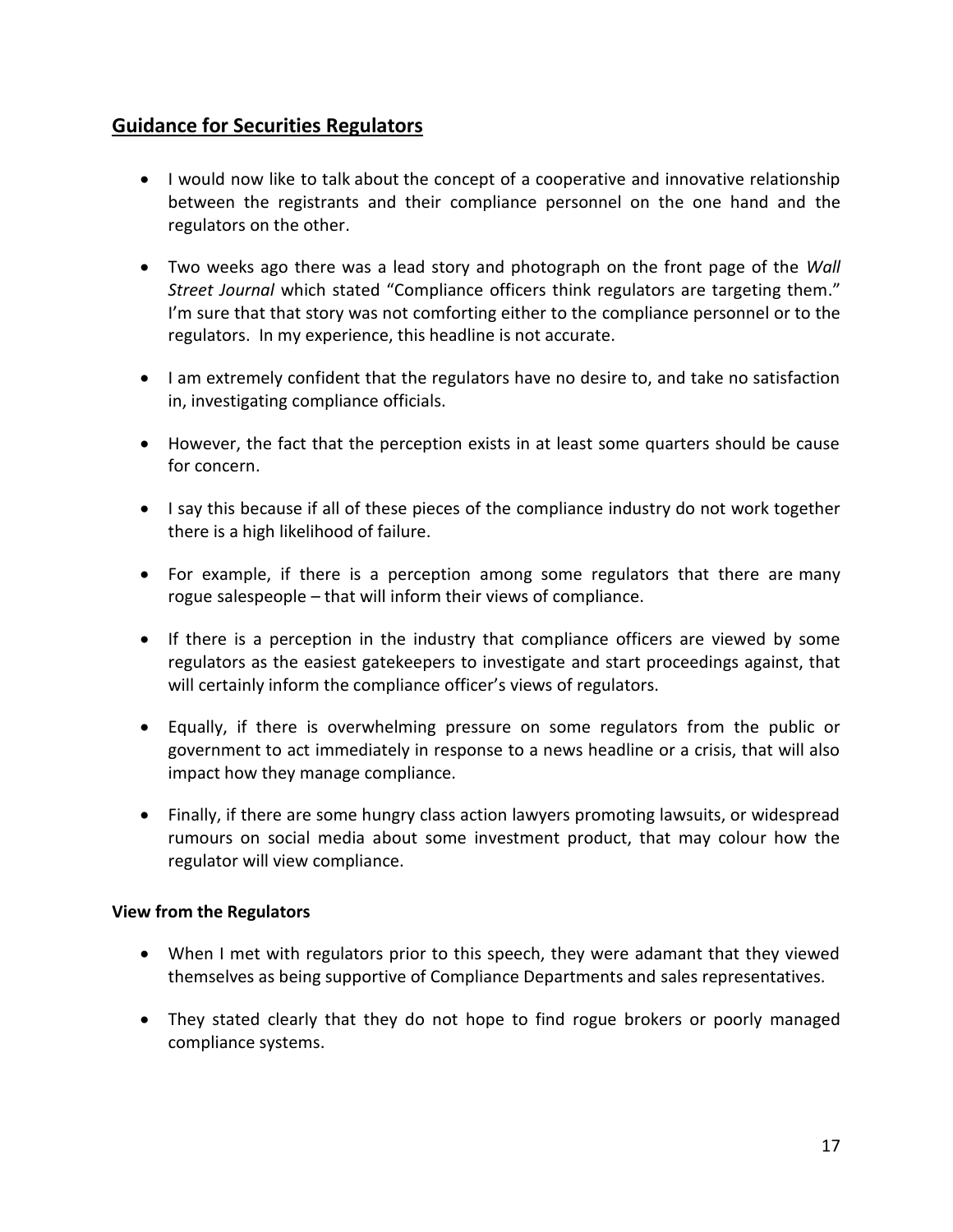- I was told that they understand how difficult the compliance job is and that if someone comes before them once they are going to do whatever they can to understand all of the evidence and support their continued success in this industry, if possible.
- But they also said that if a person comes back more than once with a similar kind of problem they will not be as generous, as it should be.
- I was told that they have a concern for smaller dealers who may not have sufficient money to put in place the proper infrastructure and systems.
- They want proactive compliance systems rather the old system of reactive compliance.
- They want the relationship between the client and the broker to be based on "knowyour - client" and not on a "bucket portfolio assessment" whereby many of the clients have largely the same bucket of products.

#### **Suggested Approach**

- Having said all of that, and accepting all of their statements as accurate, as I do, I would suggest that the most important development I can suggest would be for the regulators and the industry to meet frequently on an informal basis, and without prejudice, to collectively create a collaborative approach to ensuring that the industry is strong, trusted, good for the investing community and a great place for thousands of people to work.
- Your goals have an inherent adversarial element to them. I am very confident that if that does not define your relationship, you can be more efficient, helpful to investors, reduce costs and still pursue those who do not comply.
- I am equally convinced that if a lack of trust or the adversarial nature of the relationship dominates there will be no room for transparent and productive discussion or innovative problem solving.
- The suggested approach could start with these suggestions:
	- 1. The people here today, and their organizations, have all spent an enormous amount of money and time trying to be compliant. When an issue comes up for consideration or investigation, give each other the benefit of the doubt and listen carefully to their responses to your reasonable questions.
	- 2. Given the overwhelming burdens on all parties, afford a reasonable amount of time to respond to each other's inquiries.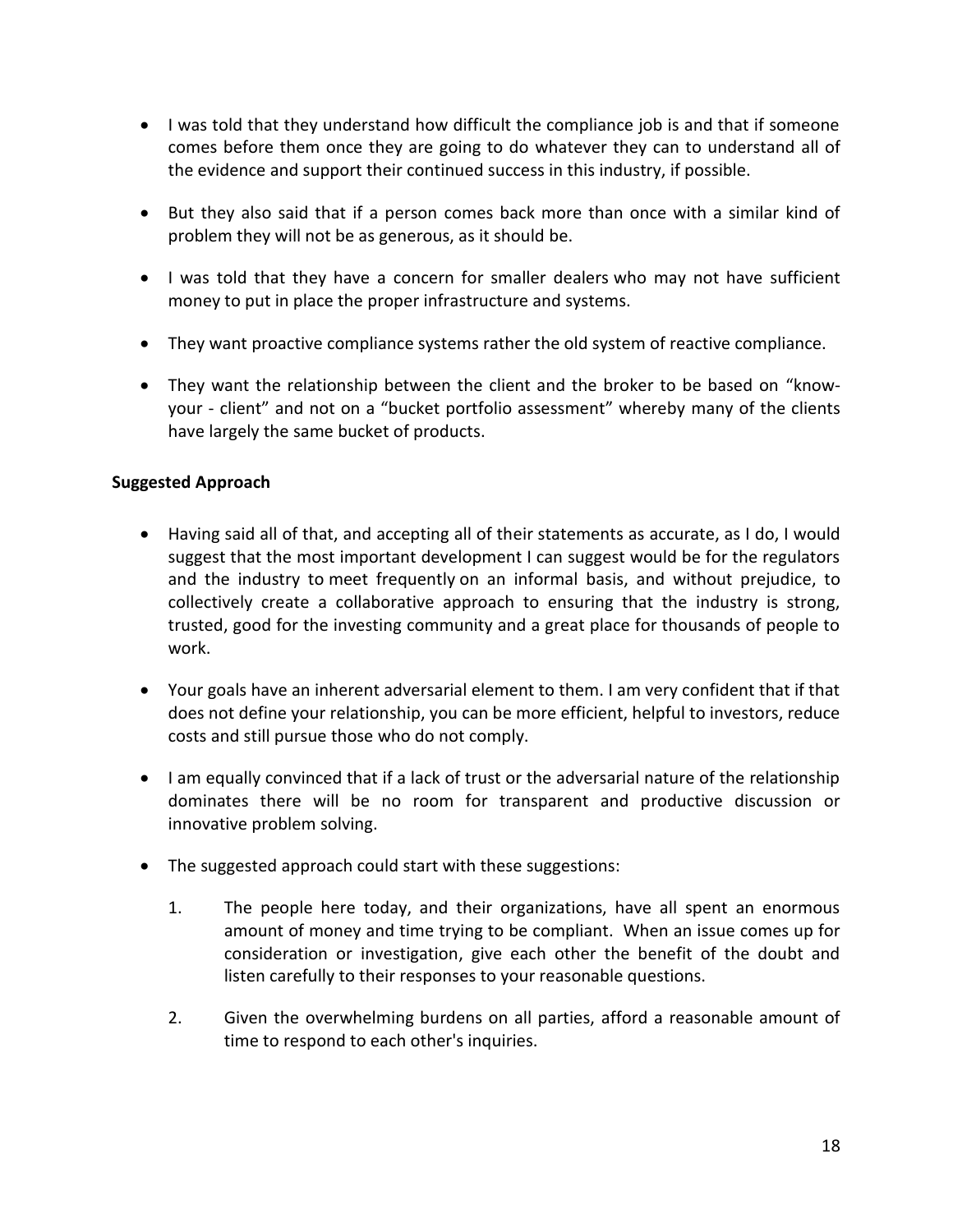- 3. Sit down together and discuss completely the main areas that each of you has concerns about and engage in creative thinking about how to improve the systems to ensure that both parties' concerns are met.
- 4. Work together to build industry standards about how to communicate better with clients so that everyone understands what is expected and so the client can receive the very best advice.
- 5. Discuss candidly the type of evidence that the regulators would find acceptable during reviews so that the dealers can create processes for the evidence to be stored in an efficient and organized manner.
- 6. Discuss the concerns that the industry has about the speed of regulatory reform and come to an agreement about how to make necessary amendments in the future in a timeframe that meets all interests.
- 7. Agree there should be sufficient consultation prior to the adoption of reform initiatives.
- 8. You should make a central feature of all informal meetings a clear communication about the expectations that the regulators have of firms, senior management and Compliance personnel.
- 9. Have a candid conversation about the possibility of avoiding rule-making by enforcement.
- 10. In light of the rapid pace of regulatory change and market innovation, try to agree that the ability to comply varies across the spectrum of firms.
- 11. Finally, address the recent fear that has arisen in the United States about bringing enforcement actions against compliance personnel. If possible, agree that it is only in rare cases that compliance will be held responsible for firm behavior.

# **Final Thoughts**

- Compliance is now more important than ever.
- The pace of change in this modern age is remarkable.
- Firms struggle to keep up with the pace of regulatory change.
- Regulators struggle to keep up with the pace of business / market and product change.